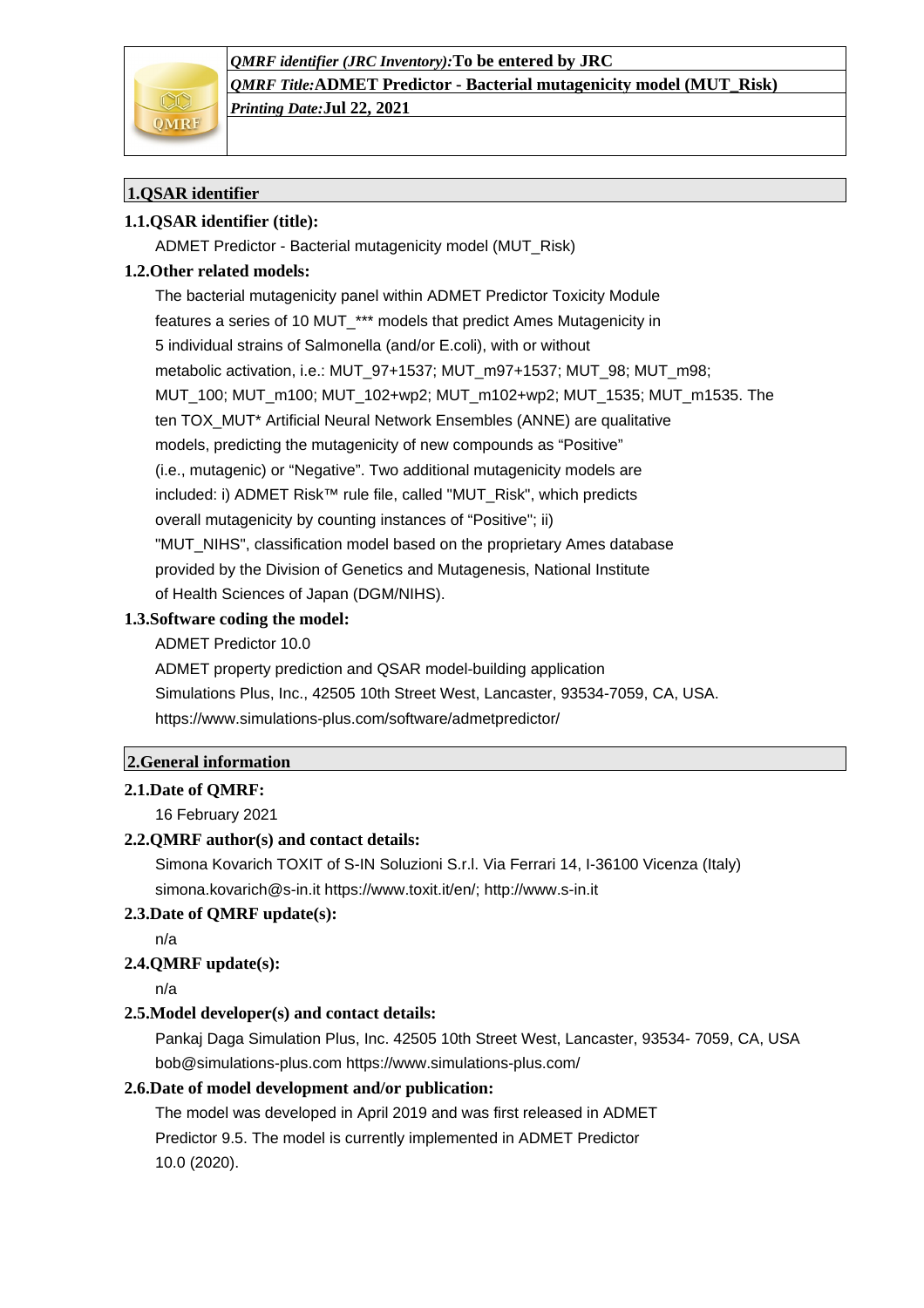## **2.7.Reference(s) to main scientific papers and/or software package:**

[1]ADMET Predictor 10.0 https://www.simulations-plus.com/software/admetpredictor/ [2]Ghosh J, Lawless MS, Waldman M, Gombar V, Fraczkiewicz R (2016) Modeling ADMET. Methods Mol Biol. 1425:63-83. https://pubmed.ncbi.nlm.nih.gov/27311462/ [3]Clark R.D., Daga P.R. (2019) Building a Quantitative Structure-Property Relationship (QSPR) Model. In: Larson R., Oprea T. (eds) Bioinformatics and Drug Discovery. Methods in Molecular Biology, vol 1939. Humana Press, New York, NY. [4]Honma M, Kitazawa A, Cayley A, Williams RV, Barber C, Hanser T, Saiakhov R, Chakravarti S, Myatt GJ, Cross KP, Benfenati E, Raitano G, Mekenyan O, Petkov P, Bossa C, Benigni R, Battistelli CL, Giuliani A, Tcheremenskaia O, DeMeo C, Norinder U0, Koga H, Jose C, Jeliazkova N, Kochev

N, Paskaleva V, Yang C, Daga PR, Clark RD, Rathman J. "Improvement of quantitative structureactivity relationship (QSAR) tools for predicting Ames mutagenicity: outcomes of the Ames/QSAR International Challenge Project." Mutagenesis. 2019, 34:3-16

https://pubmed.ncbi.nlm.nih.gov/30357358/

### **2.8.Availability of information about the model:**

The model is proprietary and implemented in the commercial software ADMET Predictor (by Simulation Plus).

### **2.9.Availability of another QMRF for exactly the same model:**

No

### **3.Defining the endpoint - OECD Principle 1**

## **3.1.Species:**

Salmonella typhimurium and Escherichia coli

#### **3.2.Endpoint:**

TOX 7.6.1. Genetic toxicity in vitro

### **3.3.Comment on endpoint:**

Qualitative estimate of overall mutagenicity (Ames test) obtained by

combining individual positive predictions computed by the 11 MUT\_\*\*\*

QSAR models, i.e.: MUT\_97+1537; MUT\_m97+1537; MUT\_98; MUT\_m98; MUT\_100;

MUT\_m100; MUT\_102+wp2; MUT\_m102+wp2; MUT\_1535; MUT\_m1535; MUT\_NIHS.

### **3.4.Endpoint units:**

Unitless

### **3.5.Dependent variable:**

Mutagenicity Risk score. Each individual "Mutagenic" prediction contributes 0.6 "vote" to the score, with the exception of TA98 and TA100. Results for this pair of tests overlap mechanistically (Mortelmans and Ziegler, 2000) [6], and so each rule for those strains gets vote of 0.3.

By default, a Mutagenicity Risk score greater than 1 is indicative of a mutagenic potential.

## **3.6.Experimental protocol:**

Being the MUT\_Risk model based on the outcome of the 11 individual MUT<sup>\*\*\*</sup> QSAR models, for the experimental dataset and experimental protocol one should refers to those of the individual MUT\_\*\*\* models. EXPERIMENTAL DATASETS: 1) MUT\_NIHS: The source of the dataset is a proprietary Ames database, established by the Division of Genetics and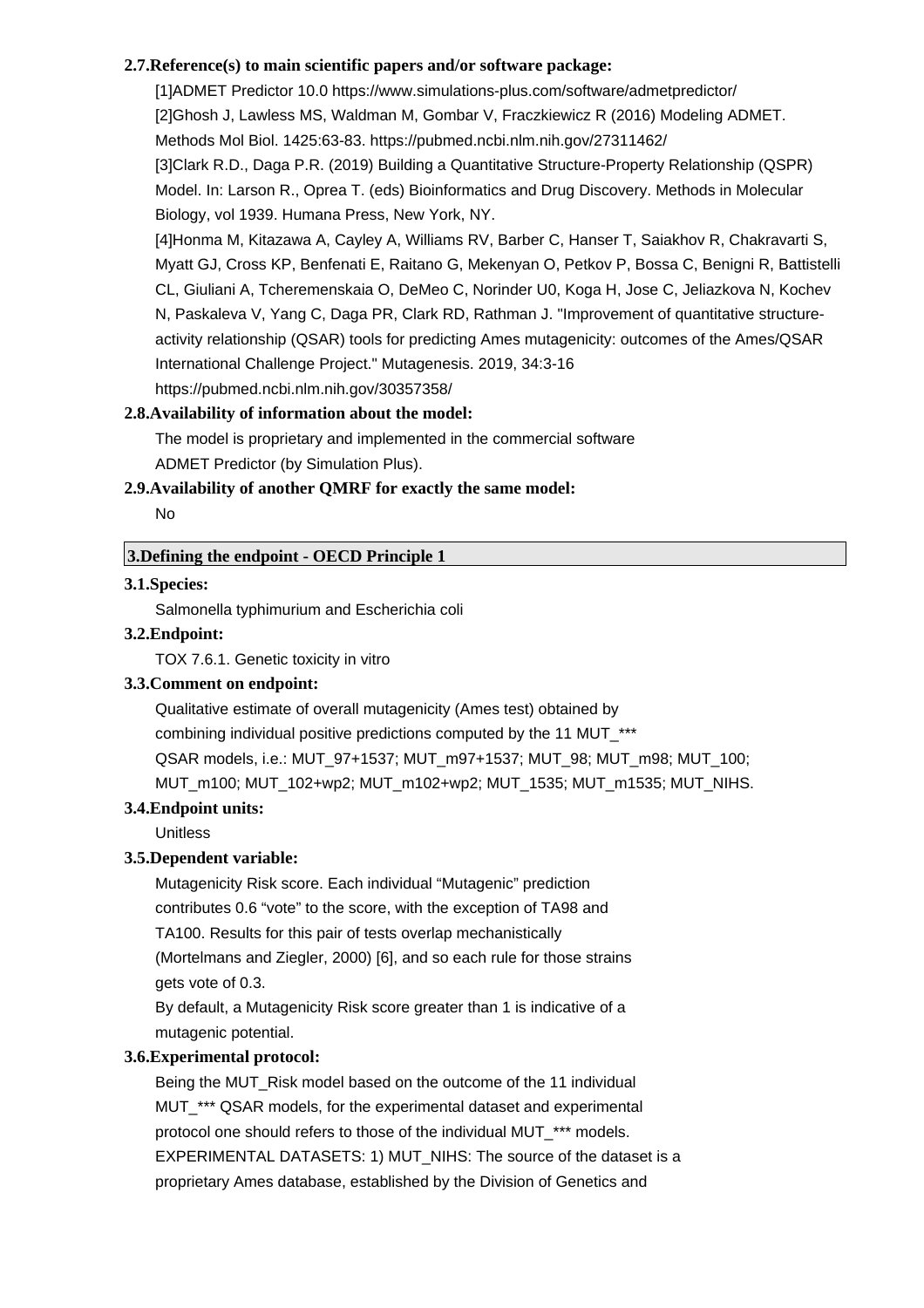Mutagenesis, National Institute of Health Sciences of Japan (DGM/NIHS), and consisting of 12,140 new chemical substances that have not been previously used for developing QSAR models. These chemicals have been classified into three classes: Strongly Positive (Class A), Positive (Class B) and Negative (Class C) (Honma et al. 2019) [4]. Simulation Plus chose to merge Class A and Class B into a single positive class. The curated data set to build the model released with ADMET Predictor 9.5 included 11,736 compounds. 2) remaining 10 MUT \*\*\* models: The source of these datasets is Bacha et al. (2002) [5], according to which bacterial mutagenicity data were primarily obtained from the Chemical Carcinogenesis Research Information System (CCRIS). This toxicology data file is maintained by the National Cancer Institute and made public through the National Library of Medicine's Toxicology Data Network (TOXNET). It is a scientifically evaluated and fully referenced database with mutagenicity results for individual bacterial indicator strains (S.typhimurium TA97, TA1537, TA98, TA100, TA1535, and TA102 and E. coli WP2uVrA) with and without addition of rat liver microsomal preparation to measure metabolic activation. These data were supplemented both with information from the Genetic Activity Profile database maintained by the Environmental Protection Agency in association with the International Agency for Research on Cancer and with data from a series of literature references.

#### DATA CURATION:

Curation of chemical structures was performed automatically and/or manually within the ADMET Modeler/Predictor, and included the following: i) extraction of the active moiety from salts and other multicomponent compounds; ii) standardization of substructural representations (e.g., nitro groups); iii) standardization of tautomers (rule-based system that strikes a balance between consistency and accuracy; the microstate analysis tool was used to check cases where automatic tautomer assignments were questionable).

Curation of mutagenicity data was performed automatically and/or manually within the ADMET Predictor, and included the following: i) removal of duplicate entries (based on shared name or structure or based on tautomeric equivalence), eliminating all but one example that represents a consensus of the replicates; ii) handling of structures with conflicting results (positive and negative) from different data sources: data are further verified for correctness analysing the original data source(s) (e.g., journal articles); if the conflict can't be resolved, then the records are removed.

### **3.7.Endpoint data quality and variability:**

Endpoint quality was dependent on the original literature. Experimental variability was not taken directly into account, but is known historically to be about 85% between labs.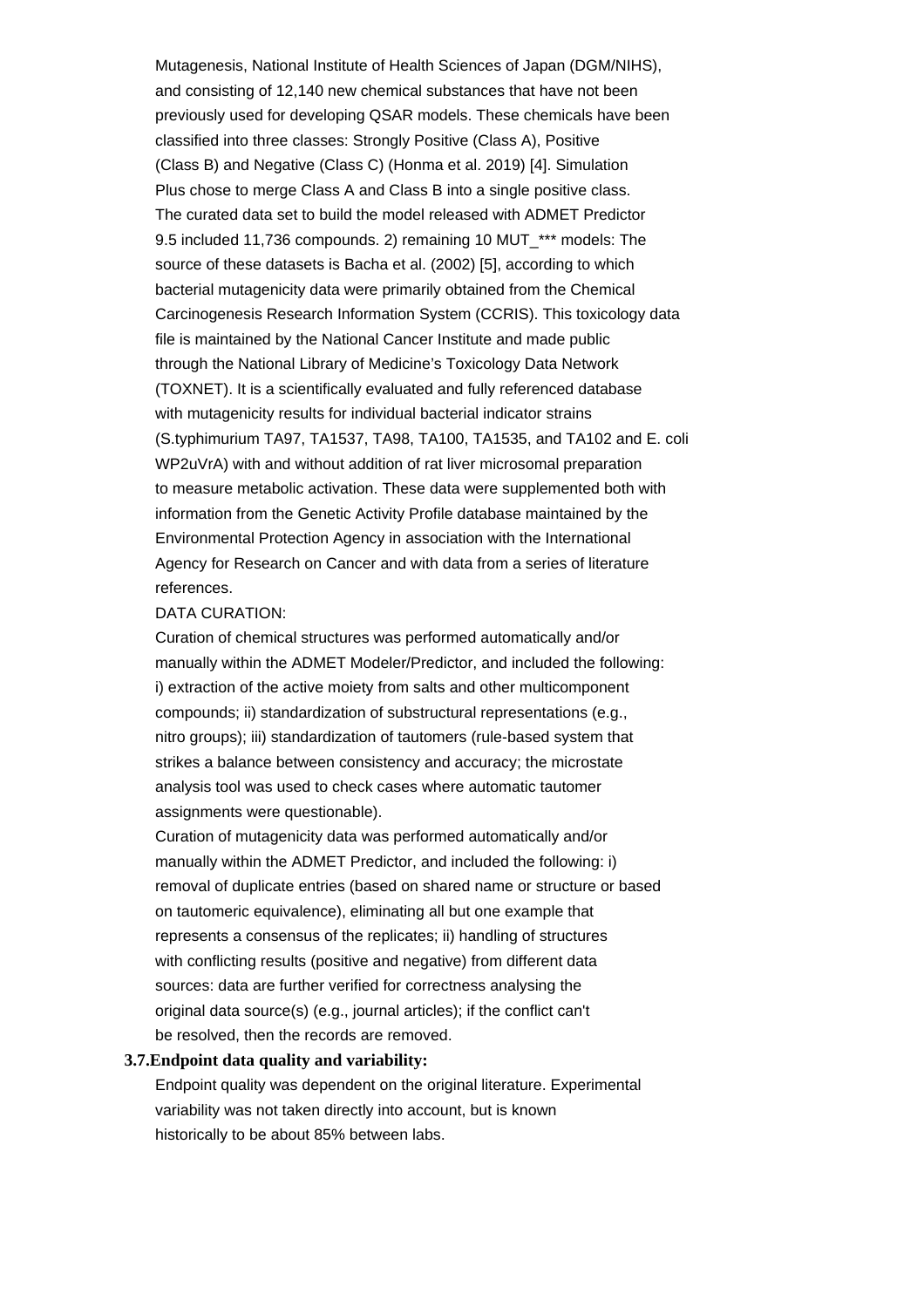### **4.1.Type of model:**

Risk model (based on multiple QSAR models)

### **4.2.Explicit algorithm:**

Risk Model

MUT\_Risk model yields a qualitative estimate of overall mutagenicity by combining individual positive predictions computed by 11 MUT \*\*\* QSAR ANNE models. Each individual "Mutagenic" (i.e., Positive) prediction contributes 0.6 "vote" to the score, with the exception of TA98 and TA100. Results for this pair of tests overlap mechanistically (Mortelmans and Ziegler, 2000) [6], and so each rule for those strains gets vote of 0.3. RULES: 1) S 97: MUT\_97+1537 = Positive 2) m\_97: MUT\_m97+1537 = Positive AND NOT MUT\_97+1537 = Positive 3) S\_98: MUT\_98 = Positive 4) m\_98: MUT\_m98 = Positive AND NOT MUT  $98 =$  Positive 5) S100: MUT  $100 =$  Positive 6) m100: MUT\_m100 = Positive AND NOT MUT\_100 = Positive 7) S102: MUT\_102+wp2 = Positive 8) m102: MUT\_m102+wp2 = Positive AND TOX\_MUT\_102+wp2 = Positive 9) S535: MUT\_1535 = Positive 10) m535: MUT\_m1535 = Positive AND NOT MUT\_1535 = Positive 10) NIHS: MUT\_NIHS = Positive. By default, a MUT\_Risk score > 1 is indicative of mutagenic potential.The Risk score is accompanied by a mnemonic Code list that indicates which rules were violated.

### **4.3.Descriptors in the model:**

Not applicable (list of descriptors for individual MUT<sup>\*\*\*</sup> models is provided as Supporting Information attached to the respective QMRFs)

### **4.4.Descriptor selection:**

The descriptors for MUT\_Risk are the models used in the definition:

MUT\_97+1537 MUT\_m97+1537 MUT\_98 MUT\_m98 MUT\_100 MUT\_m100 MUT\_102+wp2 MUT\_m102+wp2 MUT\_1535 MUT\_m1535 MUT\_NIHS

### **4.5.Algorithm and descriptor generation:**

Not applicable for the MUT\_Risk model (see section 4.5 of the QMRF of individual MUT\_\*\*\* QSAR models)

## **4.6.Software name and version for descriptor generation:**

ADMET Predictor 10.0

### **4.7.Chemicals/Descriptors ratio:**

Not applicable for the MUT\_Risk model (see section 4.7 of the QMRF of individual MUT\_\*\*\* QSAR models)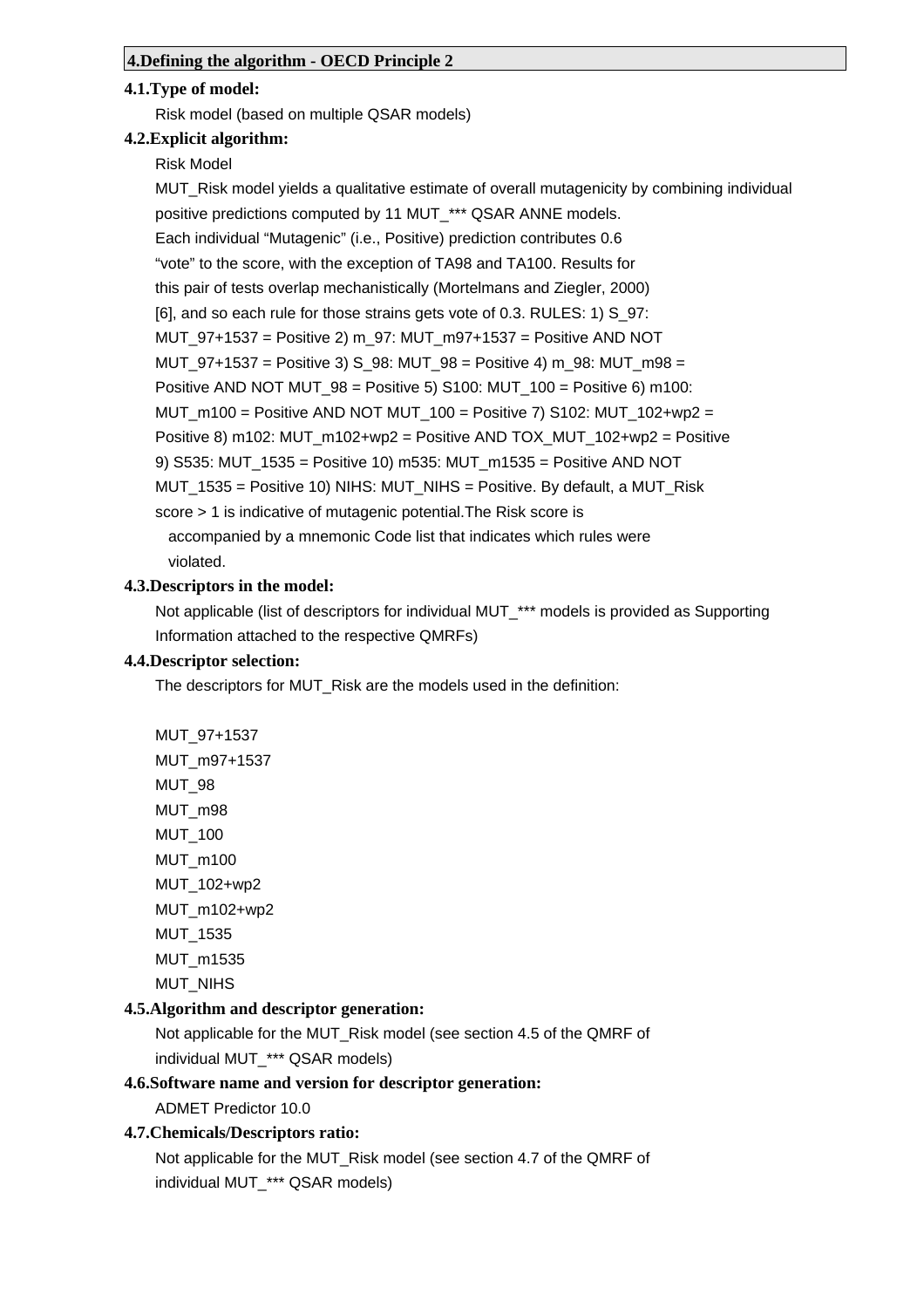### **5.Defining the applicability domain - OECD Principle 3**

### **5.1.Description of the applicability domain of the model:**

The applicability domain of the MUT\_Risk model is determined by the Applicability Domain of individual 11 MUT \*\*\* QSAR models, i.e: DESCRIPTOR DOMAIN: applicability domain defined by the descriptor space of training set compounds (hypercubes in the model's standardized space). Predictions computed for compounds lying outside the applicability domain of the model should be assessed as low reliable. RESPONSE DOMAIN: positive/negative The Out-of-scope Factor, introduced in ADMET Predictor 10, helps the

user to deal semi-quantitatively with the uncertainty derived by out-of-scope (i.e., out of domain) predictions (see section 5.4).

## **5.2.Method used to assess the applicability domain:**

The applicability domain of individual MUT \*\*\* QSAR models is defined by hypercubes in the model's standardized space: the range of training set values for each descriptor used in the model is mapped to the interval [0,1]. A compound for which any of those descriptors is below -0.1 or above 1.1 is flagged as "out of scope" - i.e., as lying outside the applicability domain of the model. The prediction for such a compound may be correct but it would be unwise to put much faith in it (i.e., low reliable prediction).

#### **5.3.Software name and version for applicability domain assessment:**

ADMET Predictor 10.0

ADMET property prediction and QSAR model-building application Simulations Plus, Inc., 42505 10th Street West, Lancaster, 93534-7059, CA, USA. https://www.simulations-plus.com/software/admetpredictor/

#### **5.4.Limits of applicability:**

The limits of the model's applicability domain of individual MUT \*\*\* QSAR models are defined by the DESCRIPTOR SPACE of training set compounds (see section 5.2). For new compounds, the standardised modelling descriptors' values should fall within the interval [0,1]; if any of those descriptors is below -0.1 or above 1.1, the compound is flagged as "out-of-scope" (i.e. outside the applicability domain of the model).

In case of out-of-scope predictions, the MUT\_Risk penalty (i.e. Out-of-scope Factor) is applied, even if the model prediction is negative. Information on the model providing the out-of-scope prediction and the predicted value (i.e., "–" or "+") is added to the MUT\_Code. A better description of the Out-of-scope Factor is following provided. The Out-of-scope Factor treats any rule dependent on a prediction that has gone out-of-scope as having been triggered if it could be triggered by that prediction being in scope, but then attenuates the resulting incremental increase in the Risk score by an Out-of-Scope Factor, which is 0.5 by default. More specifically,the MUT\_Risk gets incremented regardless of what the predicted value is, but softened to the degree specified by the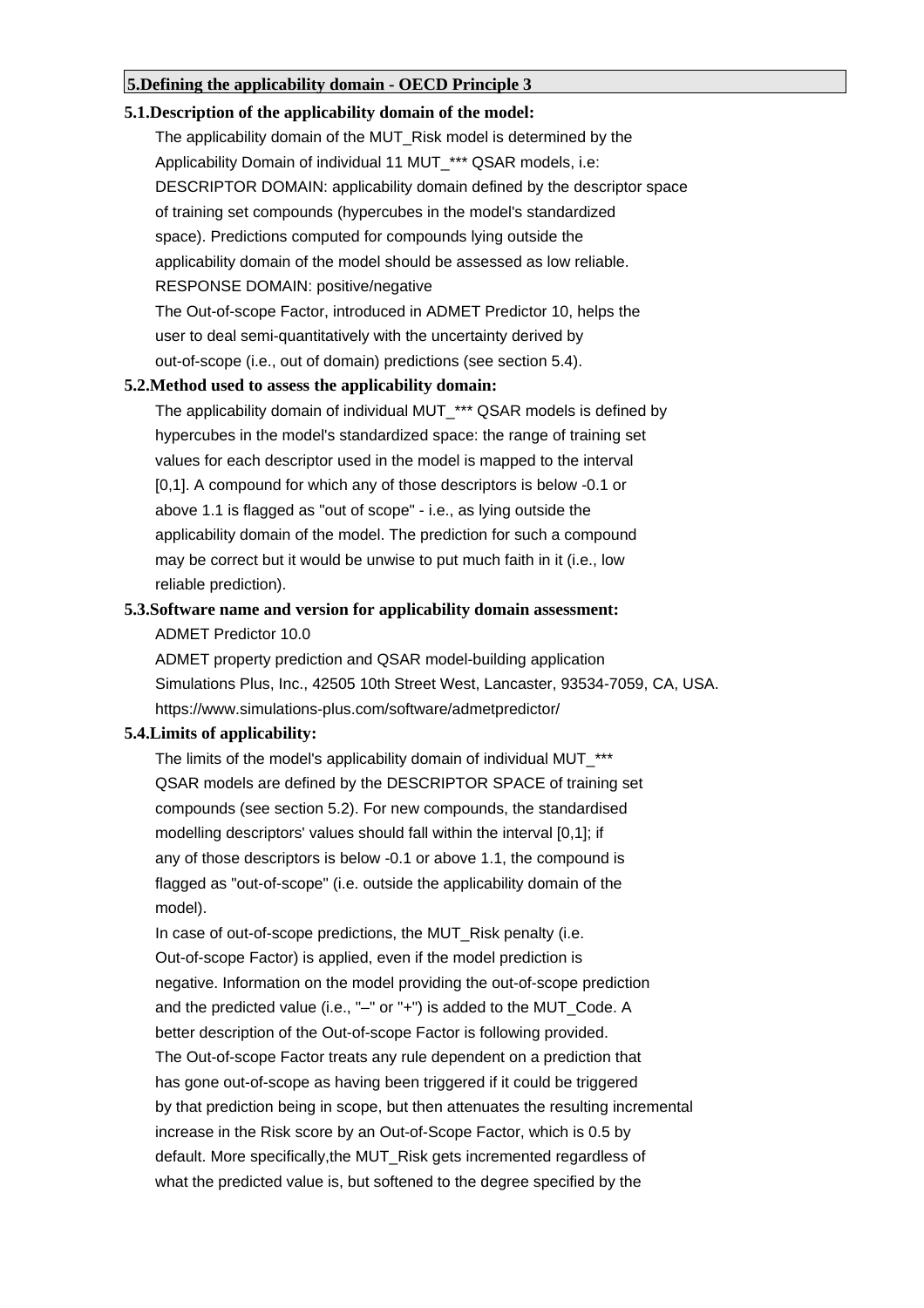Out-of-Scope Factor: by default, that would be i)  $0.5 * 0.6 = 0.3$  (for all MUT\_\*\*\* models with the exception of TA98 and TA100); ii) 0.5 \* 0.3 = 0.15 (for TA98 and TA100 models). A mnemonic Code is then added to the MUT\_Code list, but with a "+" or "-" flag appended to indicate that it was triggered by an out-of-scope condition rather than by the prediction per se: "+" is appended if the predicted value would have triggered the rule in the absence of the out-of-scope condition and "-" is appended otherwise.

### **6.Internal validation - OECD Principle 4**

#### **6.1.Availability of the training set:**

No

#### **6.2.Available information for the training set:**

CAS RN: No Chemical Name: No Smiles: No Formula: No

INChI: No

MOL file: No

### **6.3.Data for each descriptor variable for the training set:**

No

## **6.4.Data for the dependent variable for the training set:**

No

#### **6.5.Other information about the training set:**

Not applicable for the MUT\_Risk model (see section 6.5 of the QMRF of individual MUT\_\*\*\* QSAR models)

## **6.6.Pre-processing of data before modelling:**

n/a

### **6.7.Statistics for goodness-of-fit:**

Not applicable for the MUT\_Risk model (see section 6.7 of the QMRF of individual MUT<sup>\*\*\*</sup> QSAR models)

## **6.8.Robustness - Statistics obtained by leave-one-out cross-validation:**

n/a

# **6.9.Robustness - Statistics obtained by leave-many-out cross-validation:** n/a

- **6.10.Robustness Statistics obtained by Y-scrambling:** n/a
- **6.11.Robustness Statistics obtained by bootstrap:**

#### n/a

**6.12.Robustness - Statistics obtained by other methods:** n/a

# **7.External validation - OECD Principle 4**

### **7.1.Availability of the external validation set:**

No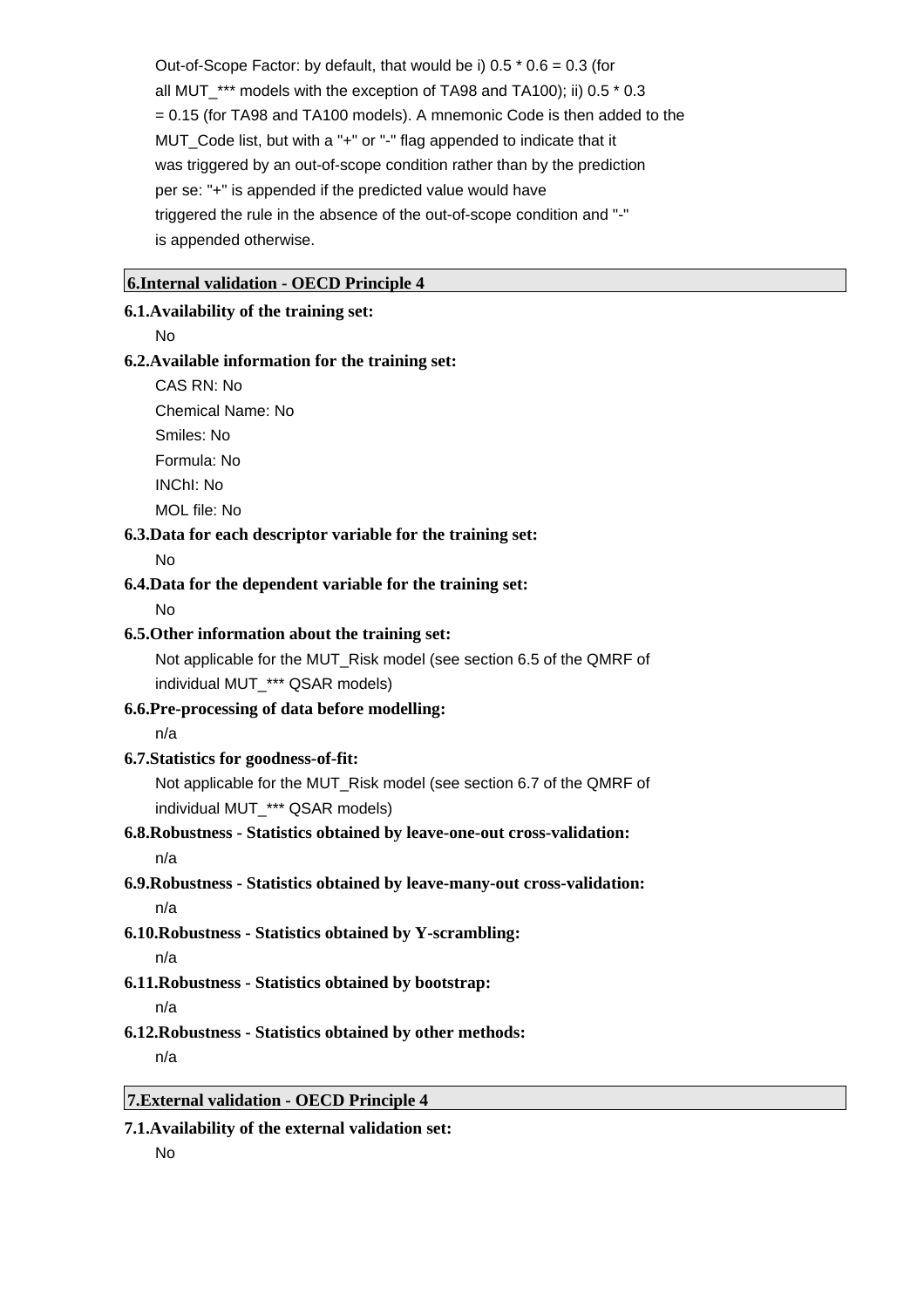### **7.2.Available information for the external validation set:**

CAS RN: No Chemical Name: No Smiles: No Formula: No INChI: No MOL file: No

**7.3.Data for each descriptor variable for the external validation set:** No

# **7.4.Data for the dependent variable for the external validation set:** No

### **7.5.Other information about the external validation set:**

A reference set of 2260 commercial drugs from the World Drug Index (WDI) was used to validate the MUT\_Risk model.

Irrelevant classes compounds were removed from a 2008 version of the WDI. In particular, the following compounds/classes were removed: phosphates, antiseptics, insecticides, emollients, laxatives, etc., as well as any compound that did not have an associated United States Adopted Name (USAN) or International Non-proprietary Name (INN) identifier. The structure of the principal component in salts was extracted and neutralized, after which duplicate structures were removed. The final curated data set included 2260 molecules.

### **7.6.Experimental design of test set:**

The validation reference set was assembled after the develompent of the MUT\_Risk model.

## **7.7.Predictivity - Statistics obtained by external validation:** Not available

**7.8.Predictivity - Assessment of the external validation set:** The Mutagenicity Risk score exceeds 1.0 for 15% of the reference WDI dataset and exceeds 1.2 for 9% of it.

### **7.9.Comments on the external validation of the model:**

n/a

# **8.Providing a mechanistic interpretation - OECD Principle 5**

## **8.1.Mechanistic basis of the model:**

The mechanistic interpretation parallels that of the Ames assay -

i.e., that a replicated positive against one strain implies mutagenicity.

The Ames assay reproducibility is ca 85%. MUT\_Risk combines 11 models with

about 90% accuracy,we cannot run replicates, and we need to allow for the

 possibility of false positives. This leads naturally to a calibrated threshold of  $>1$ .

#### **8.2.A priori or a posteriori mechanistic interpretation:**

Not applicable to the MUT\_Risk model (see section 8.2 of the QMRF of individual MUT<sup>\*\*\*</sup> QSAR models)

#### **8.3.Other information about the mechanistic interpretation:**